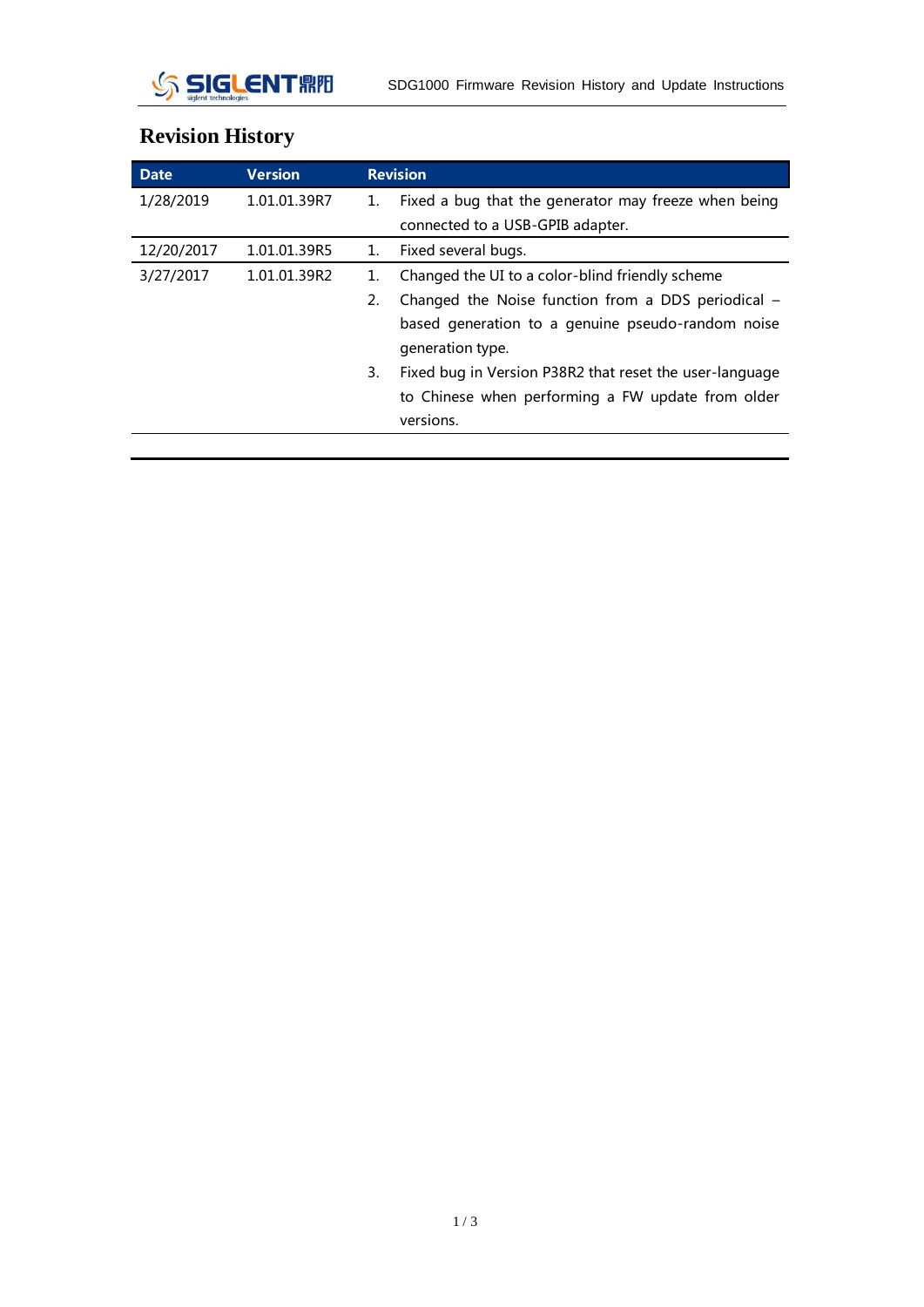## **Compatibility between Versions**

| <b>Source</b><br><b>Version</b> | <b>Object</b><br><b>Version</b> | <b>Compatibility</b> |
|---------------------------------|---------------------------------|----------------------|
| 1.01.01.39R5                    | 1.01.01.39R7                    | Tested.              |
| 1.01.01.39R2                    | 1.01.01.39R7                    | Tested.              |
| 1.01.01.38R2                    | 1.01.01.39R7                    | Tested.              |
| 1.01.01.37R3                    | 1.01.01.39R7                    | Not tested.          |